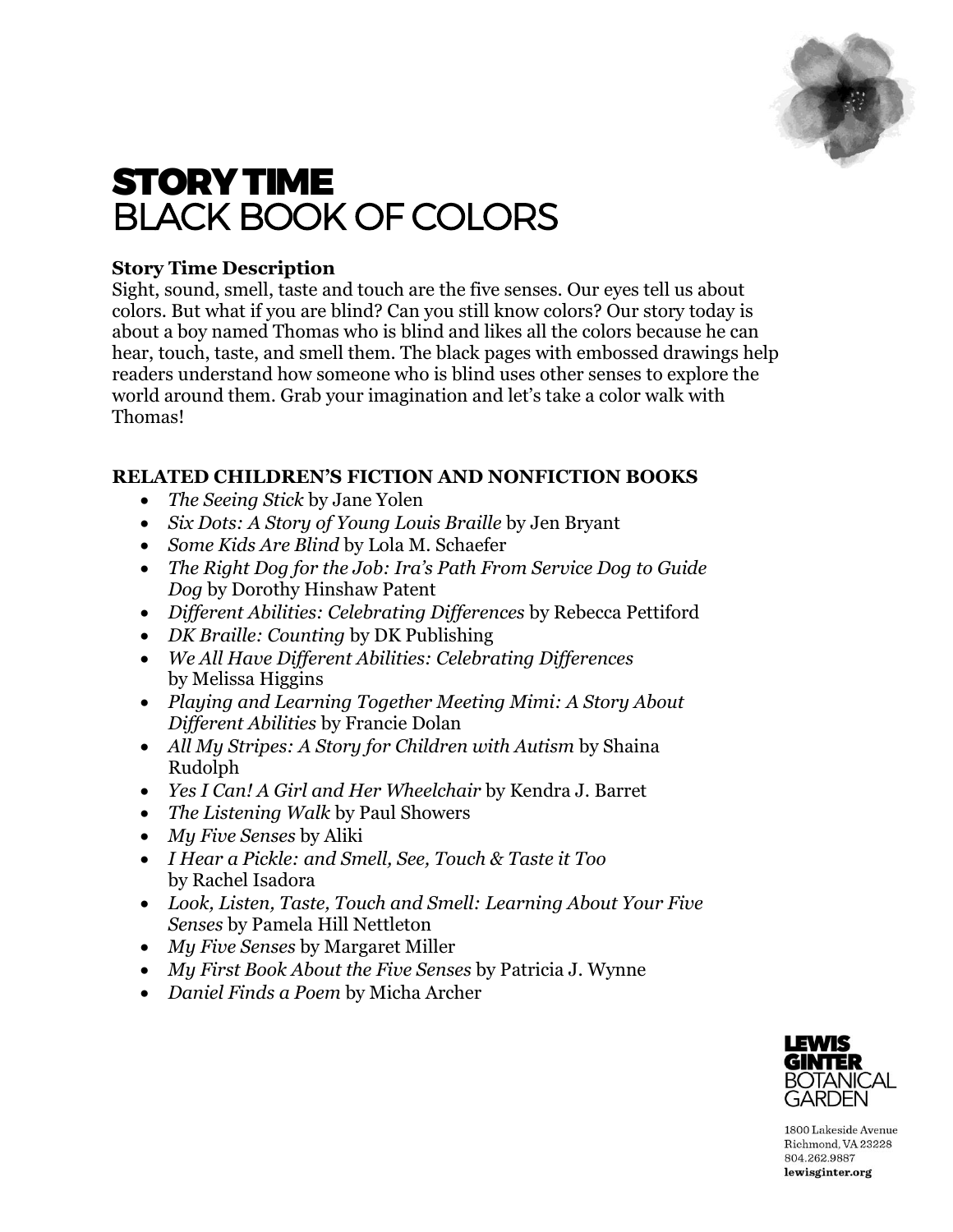#### **HANDS-ON ACTIVITIES**

#### **What's your name in braille?**

Using the chart below have children create their name using Elmer's school glue to make dots on heavy cardstock. Visit [www.nbp.org](http://www.nbp.org/) to download.

| <b>BRAILLE ALPHABET</b> |   |    |   |   |   |
|-------------------------|---|----|---|---|---|
| A                       | в | С  |   | D | Ε |
|                         |   |    |   | H |   |
| F                       | G |    | н |   |   |
| $\frac{1}{2}$           | ő | õ, |   | ÷ | ë |
| κ                       | L | M  |   | N | o |
| $\ddot{\bullet}$        | 0 | ።  |   | 쁢 | ። |
| P                       | Q | R  |   | s | т |
| å                       | ። | ፨  |   | 쁥 | ፟ |
| U                       |   | W  | X | Y | z |
|                         |   |    |   |   |   |

# **Make Your Own Black Book of Colors**

Young readers who are blind or severely visually impaired rely on tactile books. See [www.makingtactilebooks.com](http://www.makingtactilebooks.com/) for more ways to promote early tactile literacy.

# **Make a Touch and Feel Box**

This is an easy science activity you can do using a recycled tissue box and any open-ended materials. Visit [www.prekinders.com/tissue-box-science](http://www.prekinders.com/tissue-box-science) for instructions on how to make one.